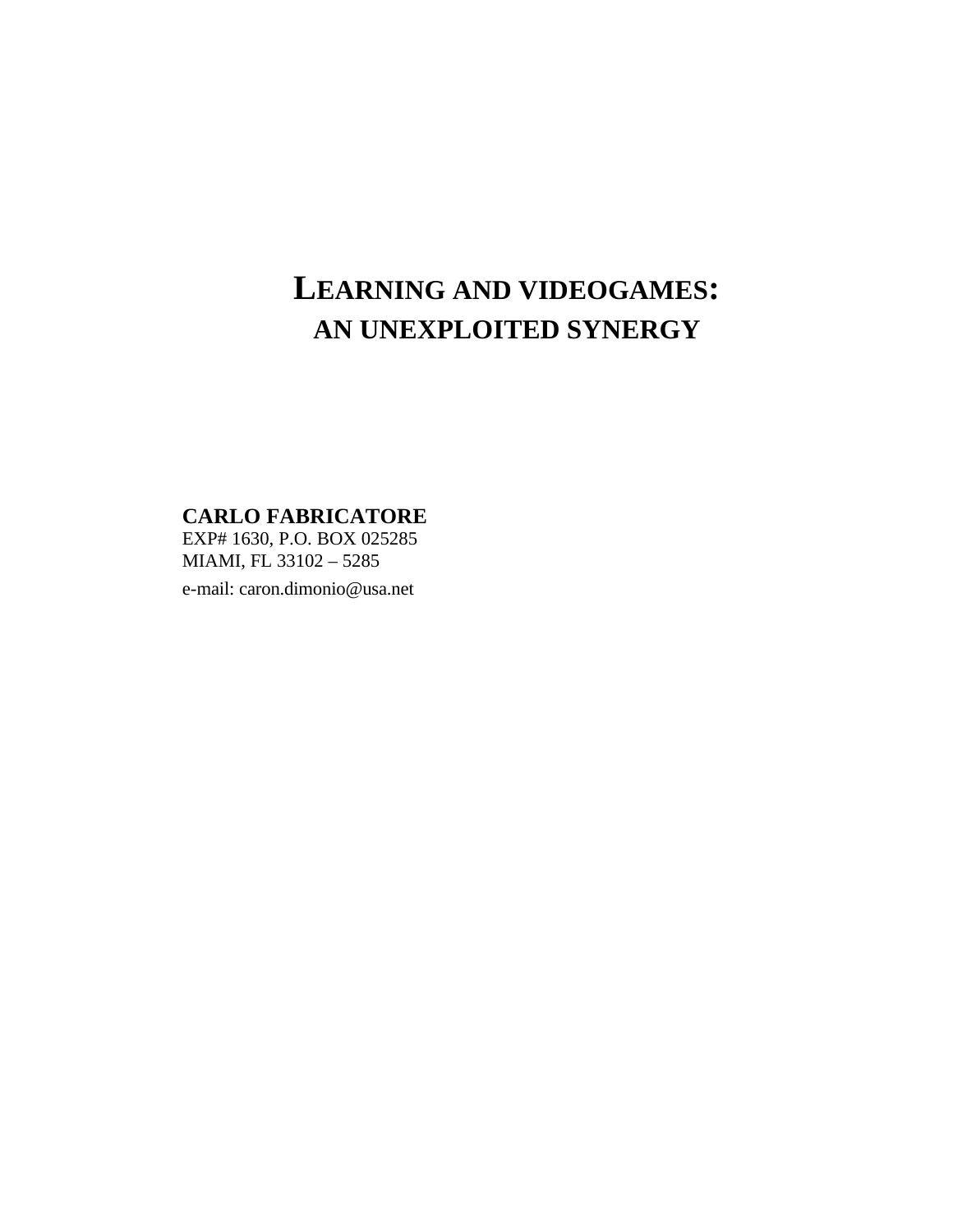#### *Abstract*

*In a social context marked by the crucial relevance of the development of the individual, it is of primary importance to focus the attention on those social phenomena that can contribute to it and are often underestimated and underexploited in terms of learning processes. Videogaming (i.e., the activity of playing a videogame) is certainly one of such phenomena, and its importance and popularity in our contemporary society is a good reason to analyze its relevance of learning processes.*

*What are videogames? What is their relationship with learning processes? Is the didactic potential of videogames fully exploited? This paper is an effort to answer these questions analyzing how the current approaches to educational game design underexploit the didactic potential of videogames, which naturally engender important learning processes. Additionally, the work proposes an alternative approach that might lead to the creation of products capable of offering a better gaming experience and richer possibilities of development for the player.*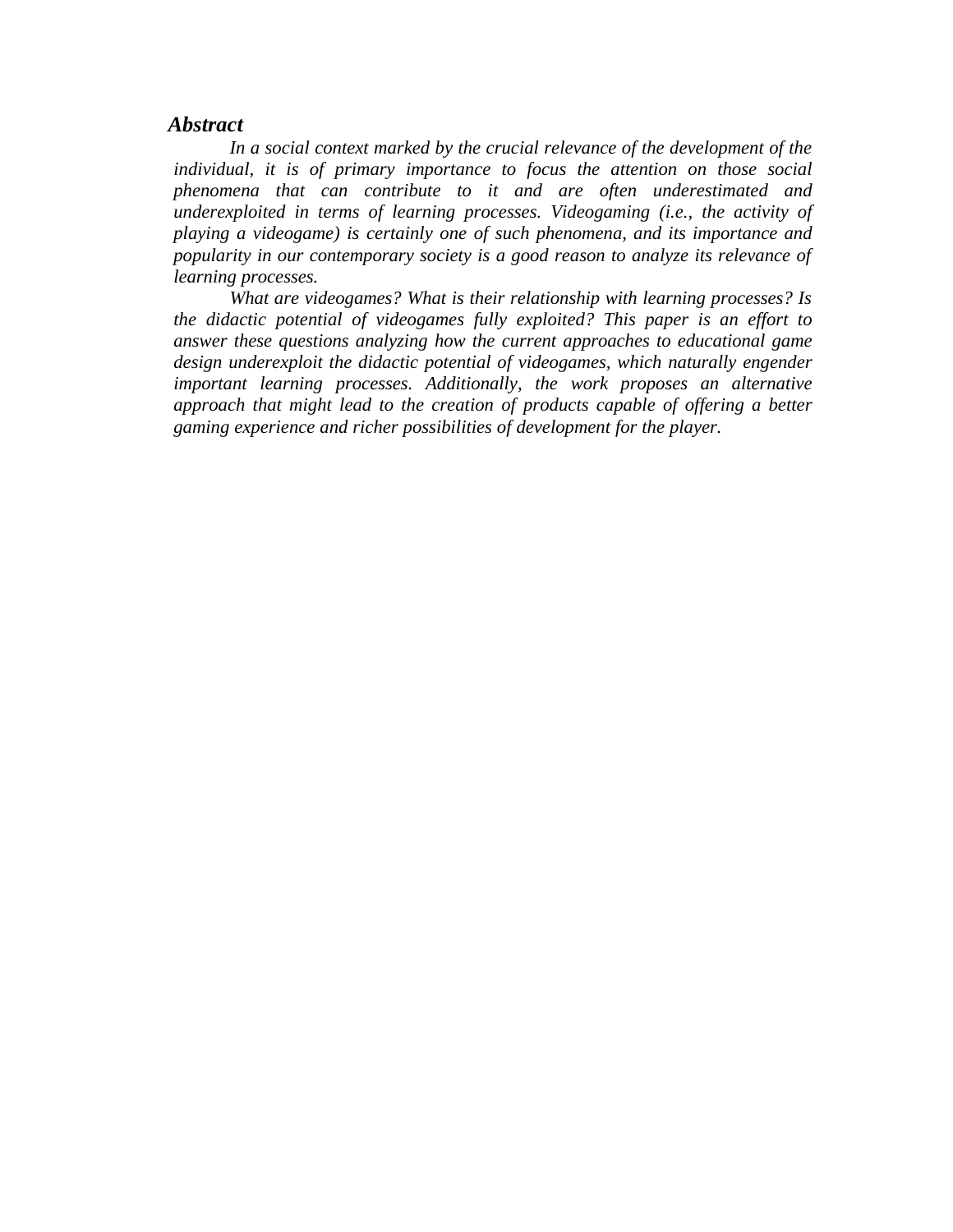# **1 Introduction**

In a social context marked by the crucial importance of the development of the individual, most of the efforts devoted to the understanding of the concept of learning and the increase of the efficacy of learning processes are often based on outdated assumptions that limit their effectiveness. These assumptions bound the concept of learning to traditional schooling and training contexts and, consequently, quite often speaking about learning means speaking about how to design controlled processes aimed at deliberately teaching specific contents to a learner, and about pedagogic tools that can somehow benefit such processes. The important consequence of this situation is that neglecting that learning is not bound to schooling and training contexts implies underestimating all those learning processes implicitly embedded in other activities (often of very great social importance) whose primary goal is not directly related to learning. This, in turn, leads to a poor understanding and exploitation of the potential of such activities, and how they may contribute to the development of the individual.

The case of videogames is a very interesting example of the underexploitation of a phenomenon remarkable both in terms of its relevance in our contemporary society and its tremendous potential in terms of learning processes. As for the social relevance of the phenomenon of videogaming (i.e., the act of playing videogames), according to data revealed by the Interactive Digital Software Association (IDSA) during the 1998 Electronic Entertainment Expo, the videogame industry has managed to become the fastest growing segment of the entertainment industry in America, exceeding the motion picture and recording industry [Rina98], Although this clearly speaks of phenomenon of gigantic proportions in terms of the popularity of videogaming, and hence the size of the community of videogamers, nowadays speaking of videogames and learning processes means speaking of the edutainment niche (characterized by products are generally designed with the purpose of educating while entertaining through the use of ludic applications), a market whose size is very small compared to the size of the videogame market, and whose users generally belong to a very specific target segment (i.e., children). This situation makes it hard to speak of videogaming as a massive phenomenon that contributes to the development of the individual, and even more insinuates doubts about whether videogames not designed with educational purposes have anything at all to do with learning processes.

Why is that? Is edutainment really the best, or even the only formula to exploit videogames to benefit learning processes? Have non-educational videogames anything to do with learning processes? This work addresses such questions with the ultimate purpose of analyzing whether videogaming can be considered a massive phenomenon of any relevance in terms of learning processes that contribute to the development of the individual, particularly focusing the attention on how videogames are currently exploited in learning contexts (which means analyzing the phenomenon of edutainment), in order to understand whether it is proper or not to speak of cognitive underexploitation of videogames. In order to do that, the next sections provide important bases to understand what a videogame is, what is the relationship between videogames and instructional processes, how videogames are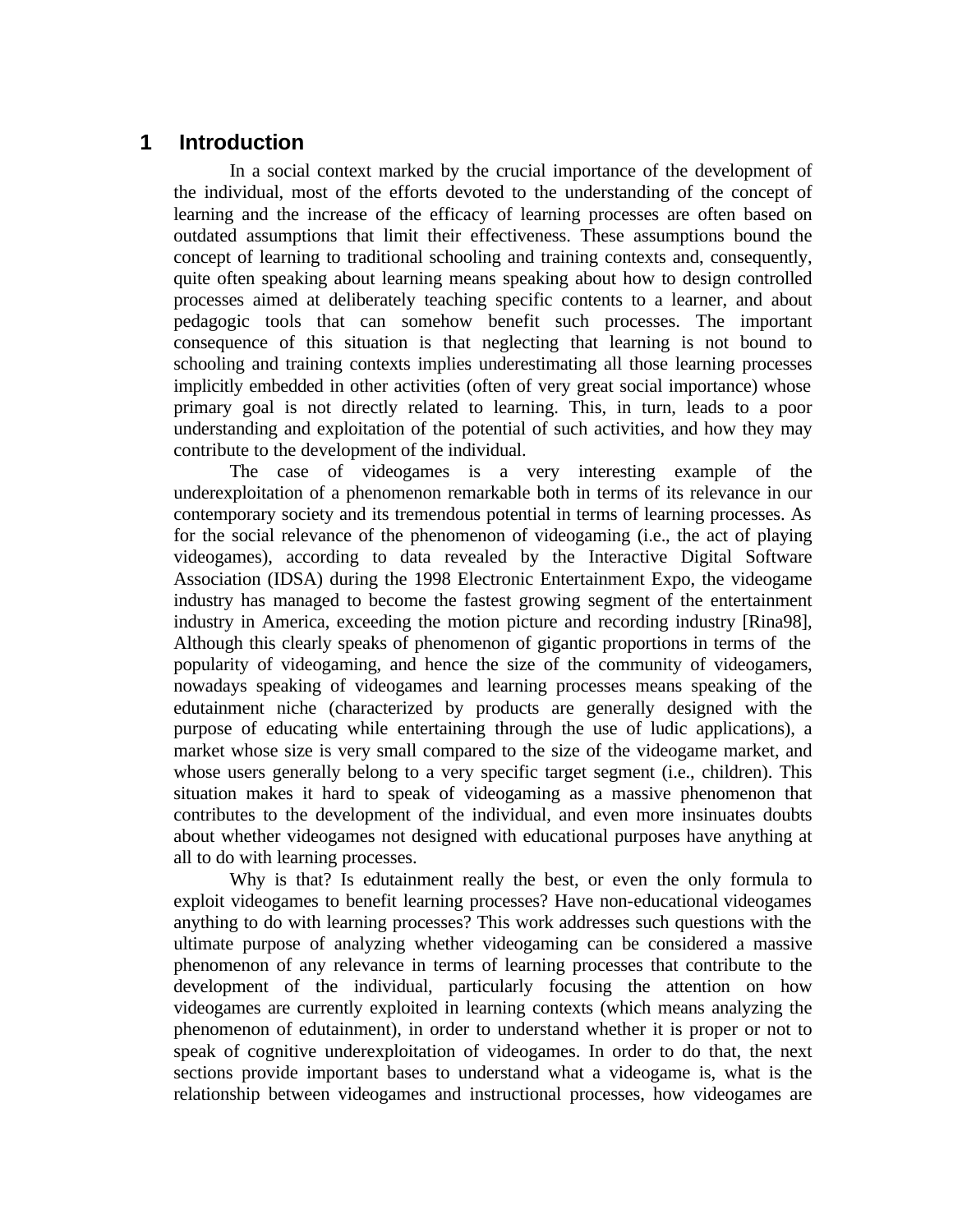currently exploited and how they should be in order to fully understand and, eventually, exploit the way videogames can benefit the cognitive development of the individual.

# **2 Of play, games and videogames**

In order to analyze the phenomenon of videogaming it is important to understand the nature of videogames as ludic products, and their relationship with the concept of play and other games in general.

# **2.1 What is play? A brief analysis of the concept of ludic activity**

There is a comprehensive literature dealing with the topic of play (for example, the reader may refer to the anthology edited by Bruner, Jolly and Sylva [Brun76]). Most definitions regard play as an intellectual activity engaged in for its own sake, with neither clearly recognizable functionalities nor immediate biological effects [Beac45], and related to exploratory processes that follow the exposure of the player to novel stimuli [Berl50].

Exploration and play are two different things, although almost always exploration goes along with play. Play often involves the manipulation of objects that requires a level of proficiency achievable through a learning process, and the starting point of such processes is the exploration of the characteristics of the objects [Brun72], which are used in the game only when the player feels she has understood their properties [Hutt66].

The objects involved in the act of playing are commonly referred to as toys (or playthings) [Craw82]. The use of the toys (both in terms of modes and purposes) and their relationships are regulated by rules [Brun76a], which organize the set of ludic activities turning it into complete gaming activity. Rules can be previously defined or formulated during the game. The latter happens when new situations change the spatial-temporal structure that is the core of the rules themselves.

The ludic behavior occurs in conditions free of functional pressures [Brun72]. The absence of negative consequences allows the exploration of situations that would otherwise be considered risky, and therefore ignored. This can lead to the development of unexploited skills [Beac45].

The possibility to explore and experiment with alternative meanings of objects and actions within an imaginary and safe environment is what allows considering play as a source of development [Vigo76]. In this sense, the concept of "as if" is extremely important: this is what allows the player to transcend the aprioristic meanings that objects have, and to attribute them semantic connotations that depend on the context in which interactions with objects occur (for instance, during a simple broom can become a horse if used by children when playing "cowboys and Indians"). Believability of the aforementioned semantic connotations depends on the so-called suspension of disbelief, consisting in the ability of abstracting from the semantics and functionalities commonly attributed to objects and facts, and accepted by the social environment. Thus, suspension of disbelief is what makes the context of the game the only relevant reality.

To recapitulate the situation, it is proper to propose a list including the main elements that define a behavior as ludic: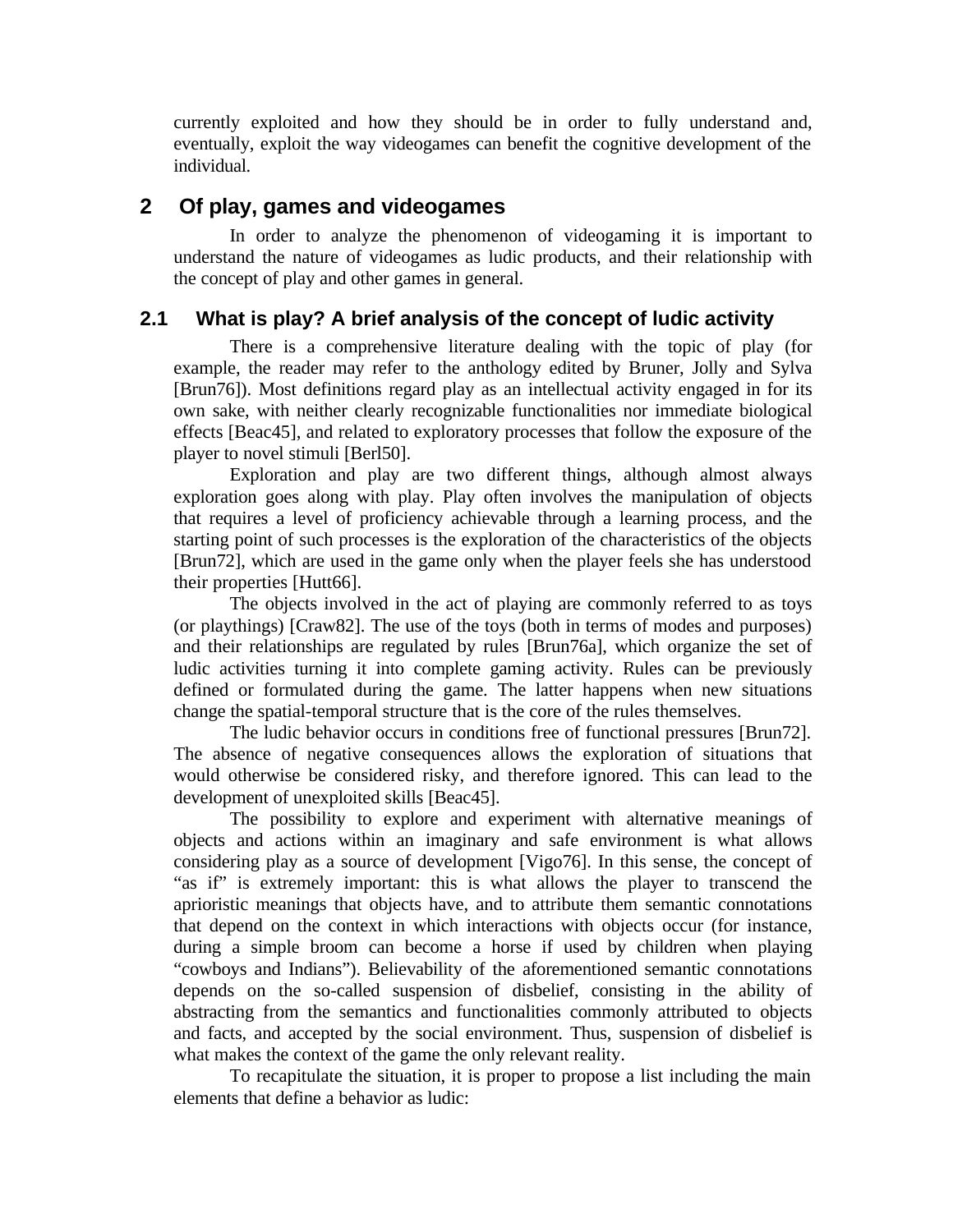- a) Involved activities have neither functionalities nor biological effects, and are engaged for their own sake.
- b) Ludic behavior only occurs in a context free from functional pressures.
- c) Ludic behavior always implies elements of emotional pleasure.
- d) Ludic behavior is normally accompanied by exploratory activities.
- e) Play, together with exploration, implies a learning process to master rules and manipulative skills.
- f) Play is always regulated by rules.
- g) The concepts of "as if" and suspension of disbelief make the context of the game the only reality important to attribute semantic connotations to things.

It is important to remark that the elements included in the list are not the only ones that characterize ludic behavior, but they certainly are very important to answering a fundamental question: when is play not such anymore? It is possible to say that the violation of any of the conditions listed above characterize non-ludic activities. In particular, pressure has to be considered a very important discriminating element to differentiate what is play from what is not, since the presence of functional pressures may determine the violation of other conditions that characterize any ludic activity. In fact, play is not such anymore when functional pressures, which are not part of the game, impose a behavior to accomplish certain functionalities or to avoid undesired consequences. If there is no risk of such consequences, pressures are perceived as part of the game and will not alter a player's amusement.

### **2.2 The relationship between games and videogames**

What is the relationship between play and videogames? More specifically, is a videogame an ordinary game? According to existing sources, the answer to such question is that a videogame is not any game [Craw82, Cost94]. Playing a videogame is more than a ludic activity engaged in for its own sake. In videogames players always face a challenge and have a specific goal, for the accomplishment of which they must struggle with some kind of opposition. Additionally, videogames provide not only the means (i.e., the toys) and the rules to play, but also an interactive gaming environment, as opposed to many other games, and, additionally, the gaming environment is always virtual (to understand this characteristic, suffice it to think about football: in the real world, you can have the equipment, the teams and know the rule, but if you do not have the field you cannot play the game; in a computer game, the videogame itself provides the player with contenders, teammates and playing field, all of which constitute a complete playing environment). Furthermore, the environment is always interactive, capable of responding to the gamer's choices and actions [Craw82, Cost94]. Consequently, when dealing with videogames, the list of characteristics proposed above must be extended, including other two elements that are distinctive (although not exclusive) of videogames:

h) Videogames always include an interactive virtual playing environment.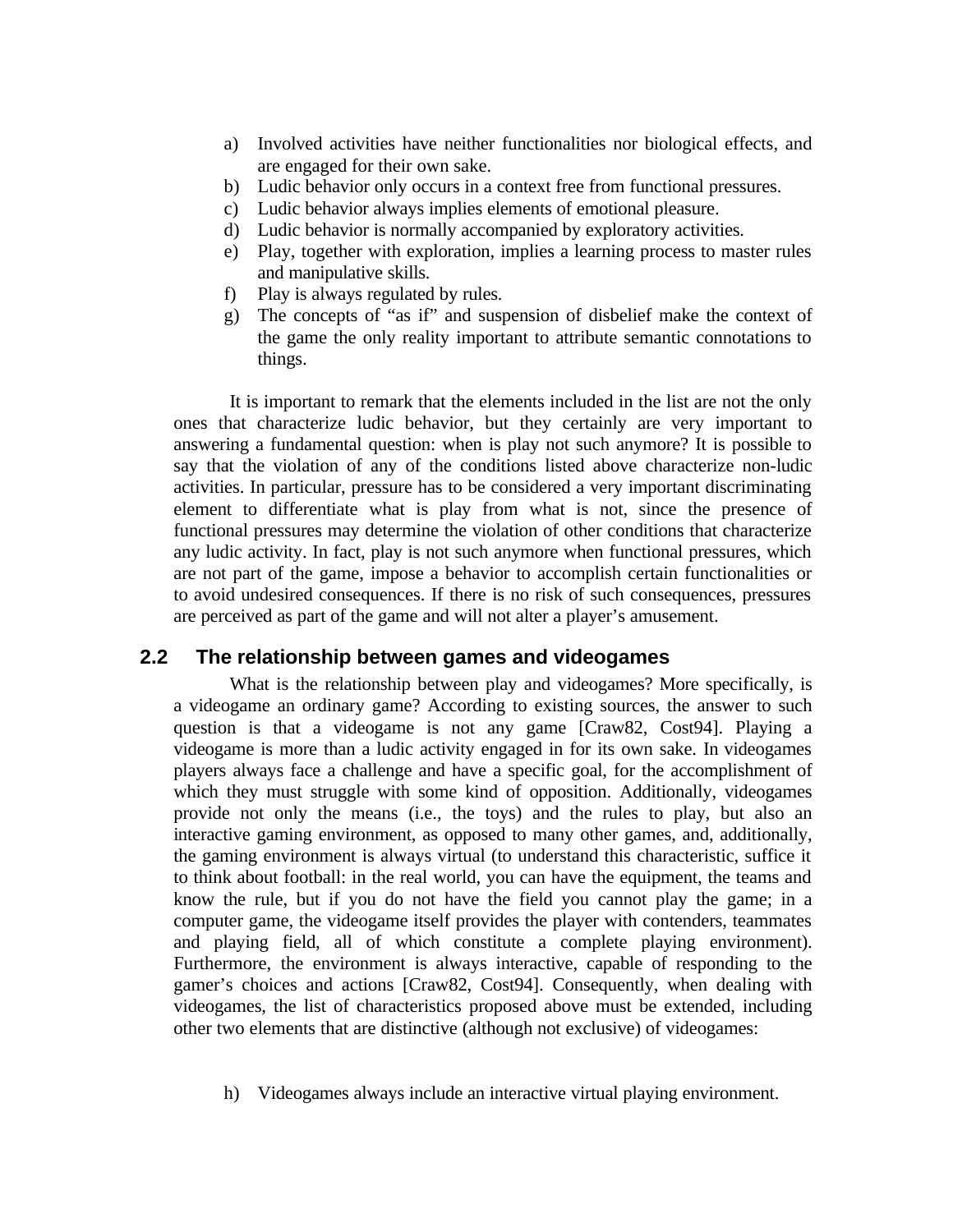i) In videogames the player has always to struggle against some kind of opposition.

Therefore, it is possible to consider videogames as a subset of games in general, characterized by all the set of characteristics (a) to (i) (Figure 1).



**Figure 1: Relationship between games and videogames**

# **3 Videogames and learning processes**

Once understood the basic structural characteristics of the videogaming activity, it is now possible to analyze the relationships that exist between videogames and learning processes. In first place, as said before, videogaming is a particular form of play, and hence all that has been written regarding the relationships between play and learning most certainly stands for videogames. However, the purpose of this work is not dealing with general issues regarding play and learning processes, but rather specifically focusing on videogames in order to analyze those learning processes implicitly embedded in every videogaming activity. The first step that must be taken in this sense is to analyze the basic characteristics of the process of playing a videogame, and what player-games interactions occur during the gameplaying. Then, it will be possible to understand what learning processes are implied by such interactions, in order to comprehend the potential of videogames in terms of cognitive processes.

### **3.1 Understanding the basics of player – game interactions**

With the purpose of analyzing the essence of player-game interactions, in 1999 I conducted a series of experiments in order to formulate a qualitative inductive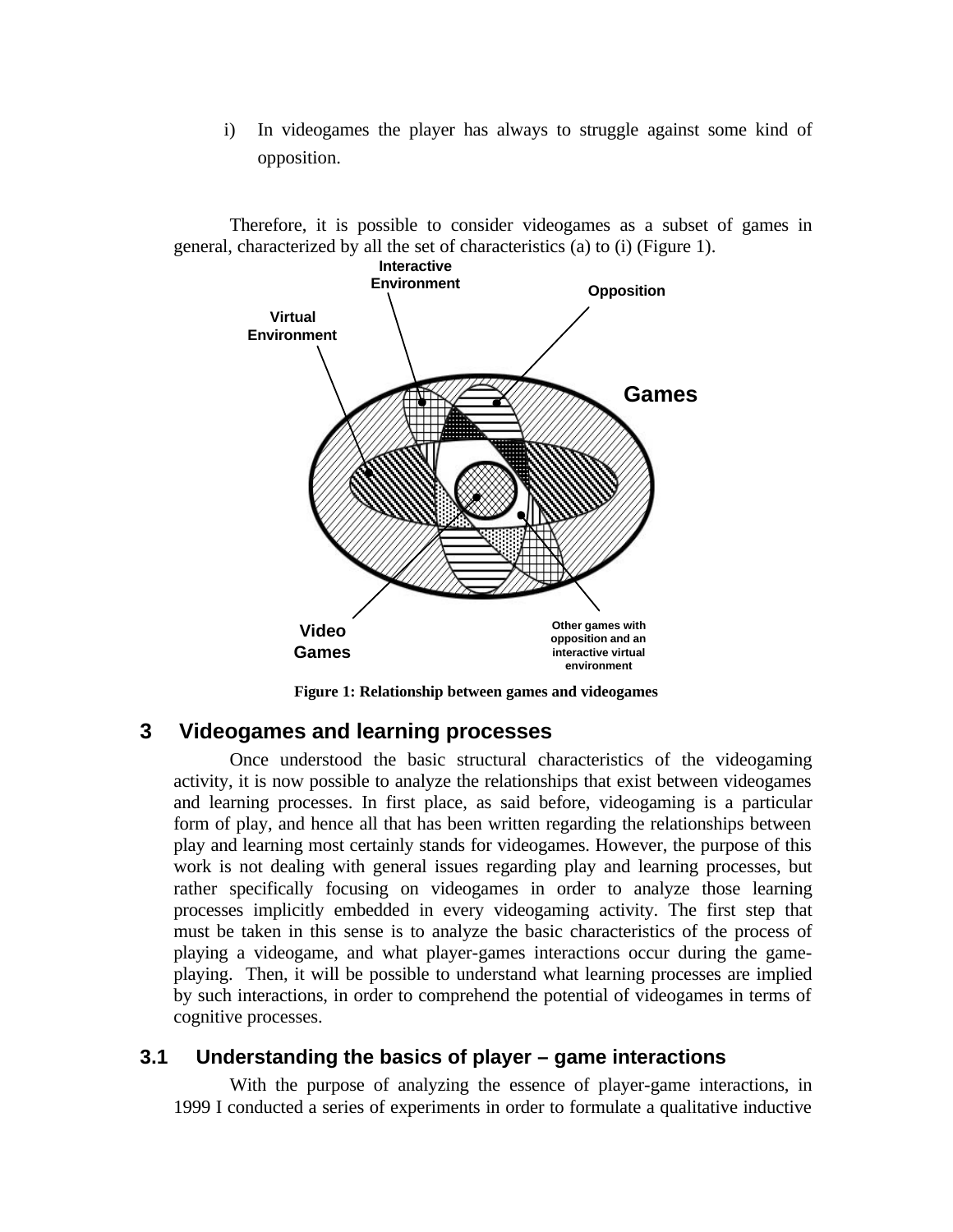model of human-computer interactions that occur during the game-playing. The study was based on the *Grounded Theory* qualitative method [Stra90], and involved expert Chilean players and commercial videogames. Information regarding playergame interactions was gathered during and after gaming sessions, through informal conversations and semi-structured interviews, and the data analysis process revealed regular patterns of player-game interaction that allowed me to elaborate the analysis presented in the reminder of this section.

A typical game-playing session is characterized by the basic interactive cycle shown in Figure 2. During the game-playing, the player gathers information regarding the gaming world, analyzes it, makes decisions based on her analysis and acts changing the status of the gaming world and thus initiating a new interactive cycle. Therefore, information management processes are crucial in terms of the game-playing, during which the player receives and manages two kind of data: ambiance and functional information.



**Figure 2: Interactive cycle in the gaming experience**

Ambiance information encompasses merely perceptual elements that contribute to create an atmosphere capable of drawing and maintaining player's attention on an emotive basis (for instance, the visual information necessary to make the player believe that she is playing a game placed in the world of the STAR WARS saga). Therefore, it has mostly to do with the feeling of the player about her being part of the gaming world during the game-playing, and hence it can be considered very relevant in terms of immersion but quite disregardable in terms of functionality.

Functional information is inherent to whatever is needed to understand and control the game-play (i.e., what can be done during the game-playing, and the purposes to do it). In order to understand the relevance of functional information, it is important to consider that in every videogame the action takes place in a virtual world, and a virtual world is made of several elements involved in the interactions between player and game (see Figure 3). In first place, the virtual world is inhabited by entities. Among all the entities, the most important one is certainly the player's token, since it is the only one directly controlled by the player, thus being the means that allow the player to interact with and exhort control over the rest of the virtual world. The other entities (non-player entities) can be hostile (in the case of the antagonists), or else their can be variable-attitude entities, whose behavior and attitude toward the player's token may vary according to the circumstances and the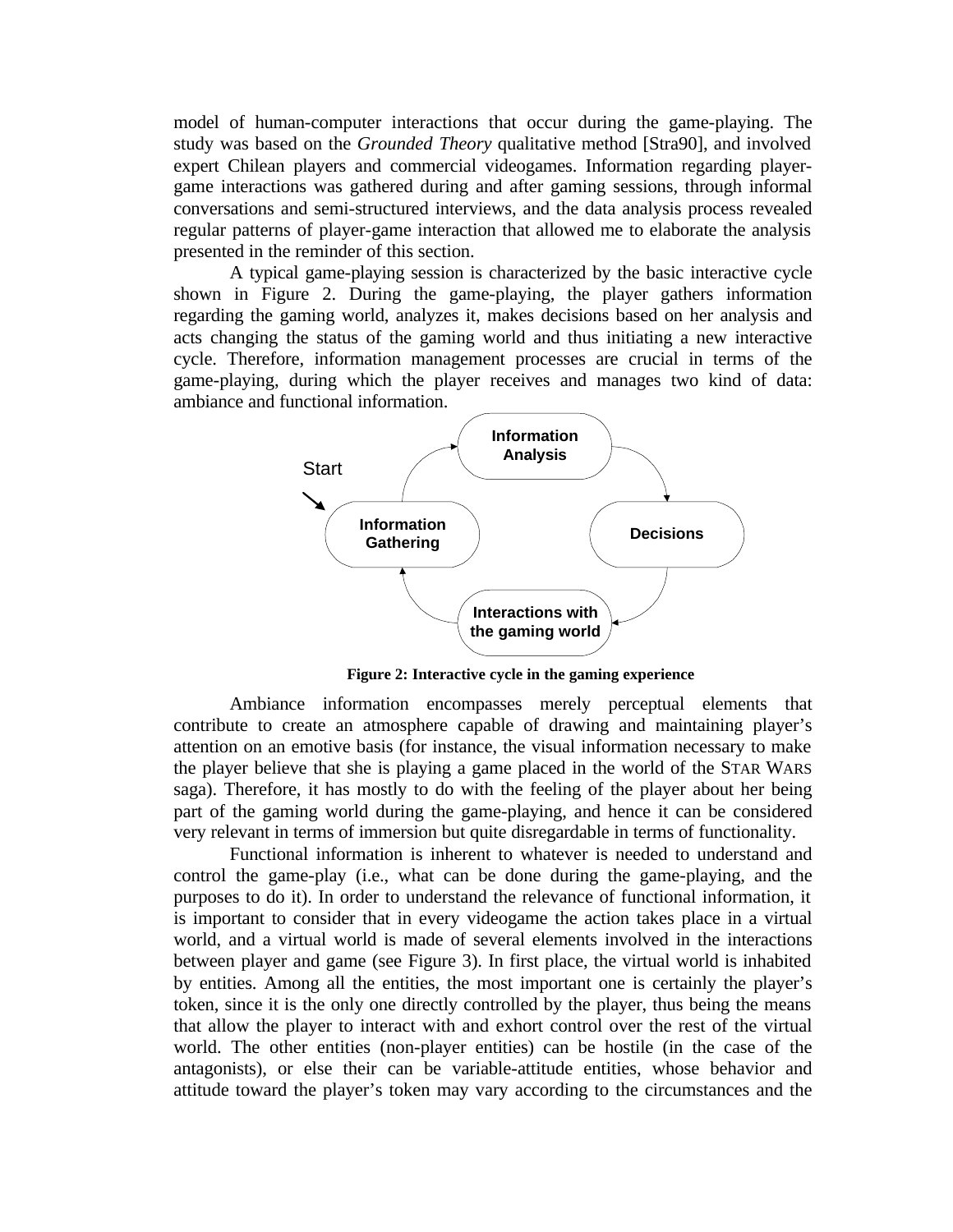course of action taken by the player (for instance, in many case variable-attitude entities may be helpers in the beginning of the game, and become enemies if they are not satisfied with what the player does). Everything in the gaming world takes place in scenarios, made of inert elements (whose status does not ever change during the game-playing) and active elements (whose status may change as a result of interactions that involve entities and active elements). Whatever happens in the gaming world is regulated by a system of rules, which determine what can or cannot be done within the virtual world, the consequences of all the possible interactions and regulate the happening of whatever cannot be directly controlled by the player (as, for instance, the behavior of the antagonists). Finally, an important part of the gaming world is a set of goals (usually organized in a hierarchy of interdependent goals), which is what motivates the player to face the struggle during the gameplaying.



**Figure 3: Virtual gaming world elements**

All the aforementioned elements can be considered functional elements, since they have some function within the virtual world (for instance, antagonists have to oppose to the player's token) and the player is required to deal with them in order to play the game (i.e., to actually make things happen in the virtual world), as opposed to what happens with ambiance elements, which could be altered without affecting the functionality of the game (for instance, a game based primarily on sword-fighting action could be indifferently placed in a Caribbean pirating environment, or in a middle-age saga).

Functional information inheres the status of all the functional elements, their properties, interactions (in terms of both possibilities of interactions and consequences) and all the happenings that involve them. More specifically, as for entities and scenario elements, functional information is employed to allow the player to understand the current properties of each component of the virtual environment, and how and when changes in such properties may occur. As for actions and interactions, functional information regards whether they are possible or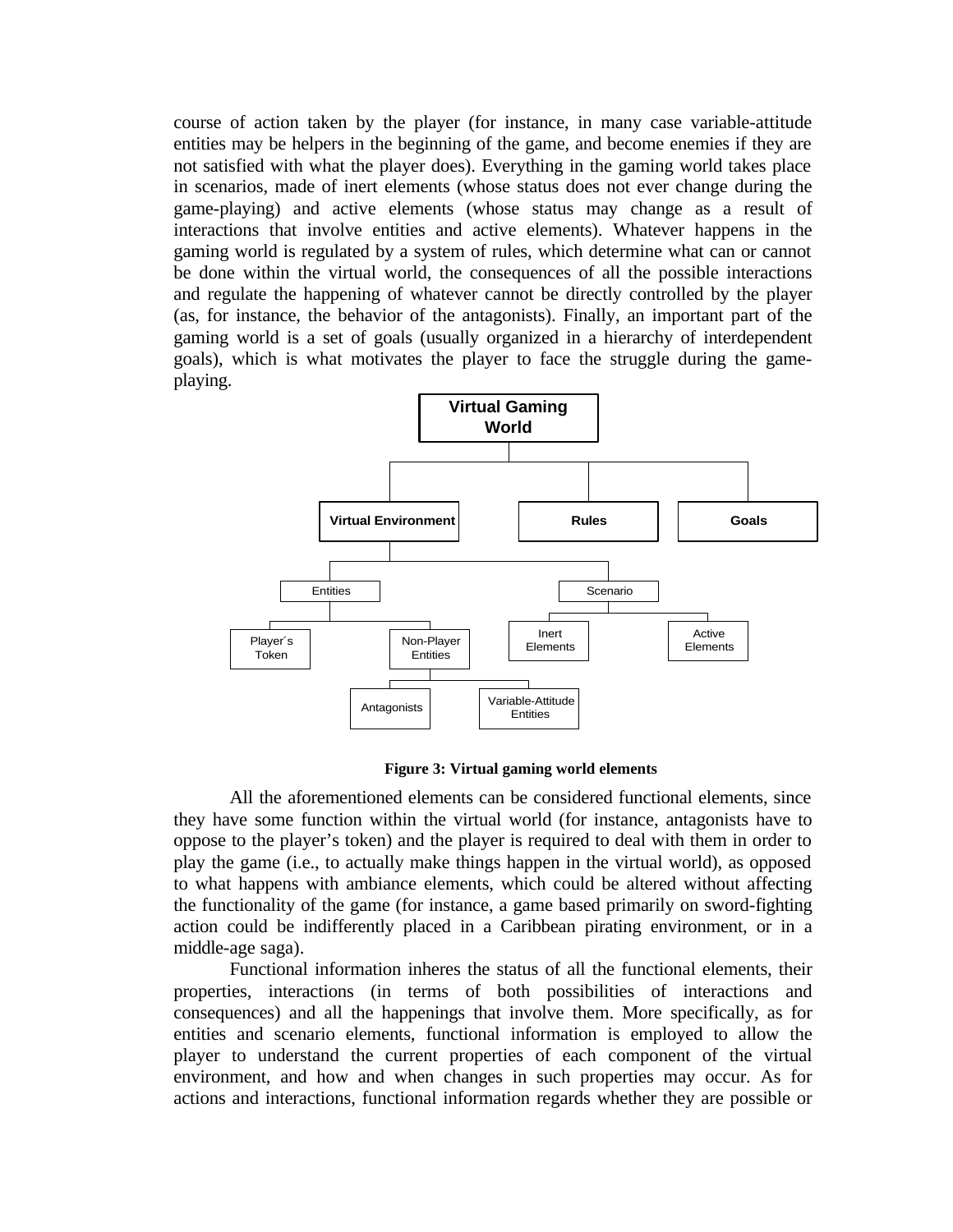not, their status (for instance successful/unsuccessful), the agents that have originated and/or participated in an event, and the consequences on the gaming world. Additional information may also be transmitted regarding rules that are not directly related to entities, scenario elements or actions/interactions (for instance, the time-limit to complete a mission).

All the aforesaid give birth to a very simple player – game interaction model, based on the idea that the game-playing can be considered a dialogical activity. In fact, as shown in Figure 4, the activity of playing a game can be compared to a dialog happening between two interlocutors, namely the player and the game.



#### **Figure 4: Player – game interactions as a dialogical activity**

In fact, metaphorically speaking the game "tells" the player important things through the transmission of functional information, things that regard the status of the virtual world. Then, the player "listens" to what the game has to say by gathering part (eventually all) of the information transmitted (all of which happens during the information gathering stage of the basic interactive cycle). After "listening", the player thinks about what she has heard (during the information analysis stage), makes decisions (during the decision making process) and "talks back" to the game, by means of interactions based on her decisions (directly controlling her token). After that, the game reacts to the interaction changing the status of its virtual world, and then transmitting new information of the player, which initiates a new interactive cycle, and gives continuity to the dialogical activity.

One last remark is due apropos the interactive cycle: the time required to complete it is remarkably variable and depends on the style of the game. In fact, it ranges from a mere heartbeat in very simple situations (as, for instance, in a soccer game, where a player analyzes the situation, and decides what teammate to make a pass to in a matter of instants), to an arbitrarily long time in complex situations (as it may happen in turn-based strategy games, where the player has all the time she wants to carry out a complete interactive cycle).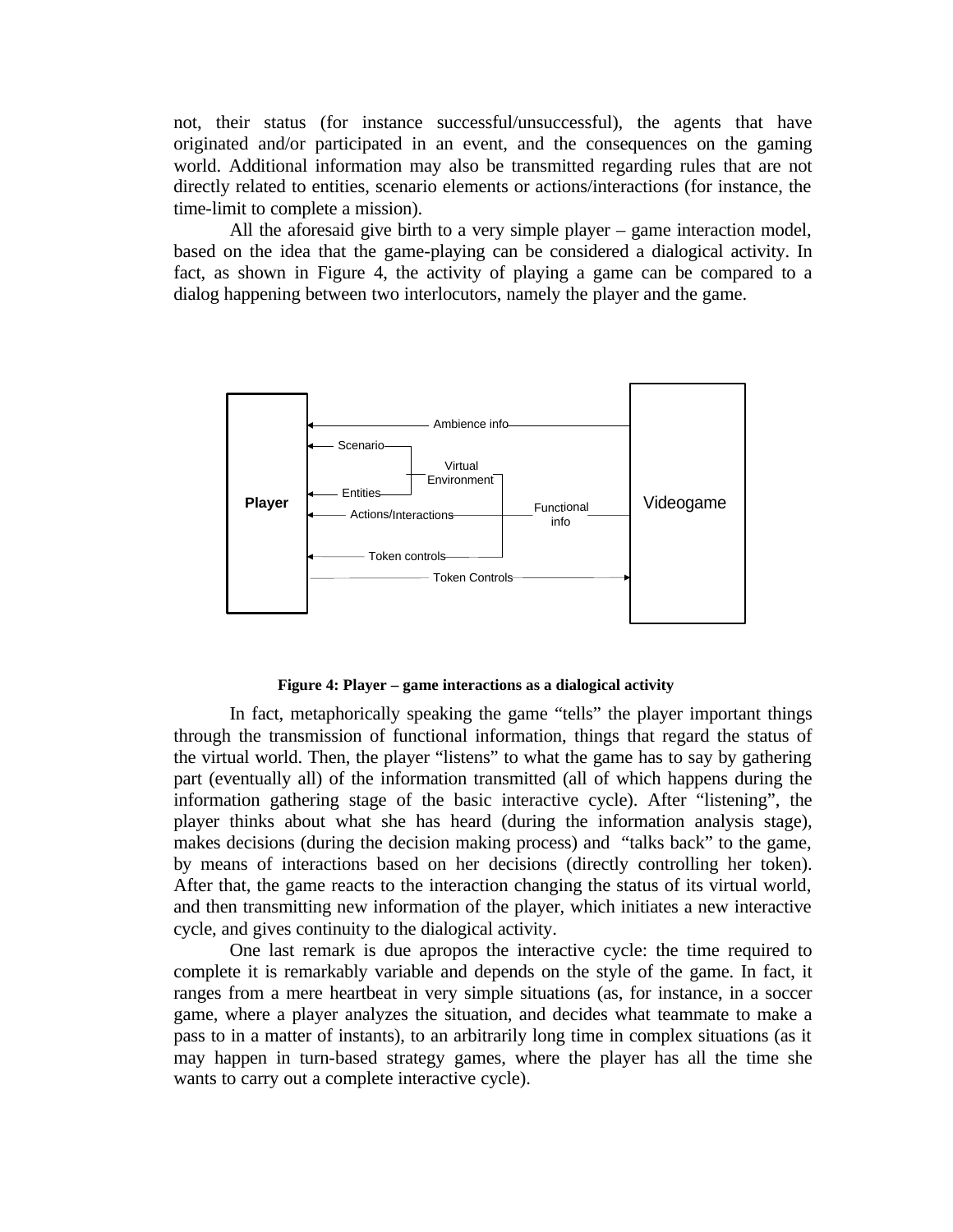The analysis of the dialogical interactions that occur between player and game stress the importance that information management processes have in terms of game-play: without processing functional information, the player would to be able at all to make decisions (due to the lack of knowledge about the virtual world), and therefore he would not be able to interact with the gaming world. Consequently, the most important conclusion that can be drawn from the analysis of player-game interactions regards the crucial importance of information management and decisionmaking processes, without which there would be no game-playing at all.

#### **3.2 Learning and videogaming: one, but not the same**

Having discussed the essence of player – game interactions, it is now possible to focus back on videogames and learning processes. What is the nature of their relationship? The key to answer this question is the basic interactive cycle underlying the game-playing, and analyzing the learning processes involved in each stage of the interactive cycle is the approach to find the answer.

As written in the previous section, during the first stage of the interactive process the player has to gather information regarding the gaming world. Since challenge is an essential element of every videogame genre, the informationcollection process is never completely straightforward. Some of the pieces of information necessary to play the game are usually easily perceivable as transmitted through the standard game interface (which includes aural, visual and physics-based devices), such as, for instance, in the case of the look of a wounded enemy. However, as part of the challenge the player is often required to find some pieces of information deliberately "hidden" in the game. In this case, the player have to use insight, visual-spatial skills, logic and strategic thinking in order to decide what information is needed, and where and how to obtain it. Therefore, it is possible to safely affirm that in the first stage of the interactive cycle the player undertakes learning processes that contribute at least to the development of her insight, visualspatial perception, strategic thinking and logical reasoning, all skills/abilities whose development certainly does not benefit the mere game-playing. Additionally, there is the information itself. The relevance of much of the information learned during the game-playing is certainly limited to the context of the game (for instance, knowing how to operate a laser sable is of little relevance in the real world). However, depending on the contents of the game, there may be valuable information that is not related solely to the context of the game (for instance, there are several strategy games that require the player to learn information about civilizations that were very important in the history of mankind). In such cases, the player has the opportunity to enrich her knowledge base adding to it new information or modifying previously acquired information (for example, erroneous concepts regarding the working of a catapult).

In the second stage of the interactive cycle, the player is required to analyze the information gathered. More specifically, analyzing information regarding the gaming world means at least interpreting available data (which is not always straightforward, since many times the difficulty of interpreting data can be deliberately employed as an element of challenge) and identify relationships with previously acquired information in order to draw conclusions regarding the status of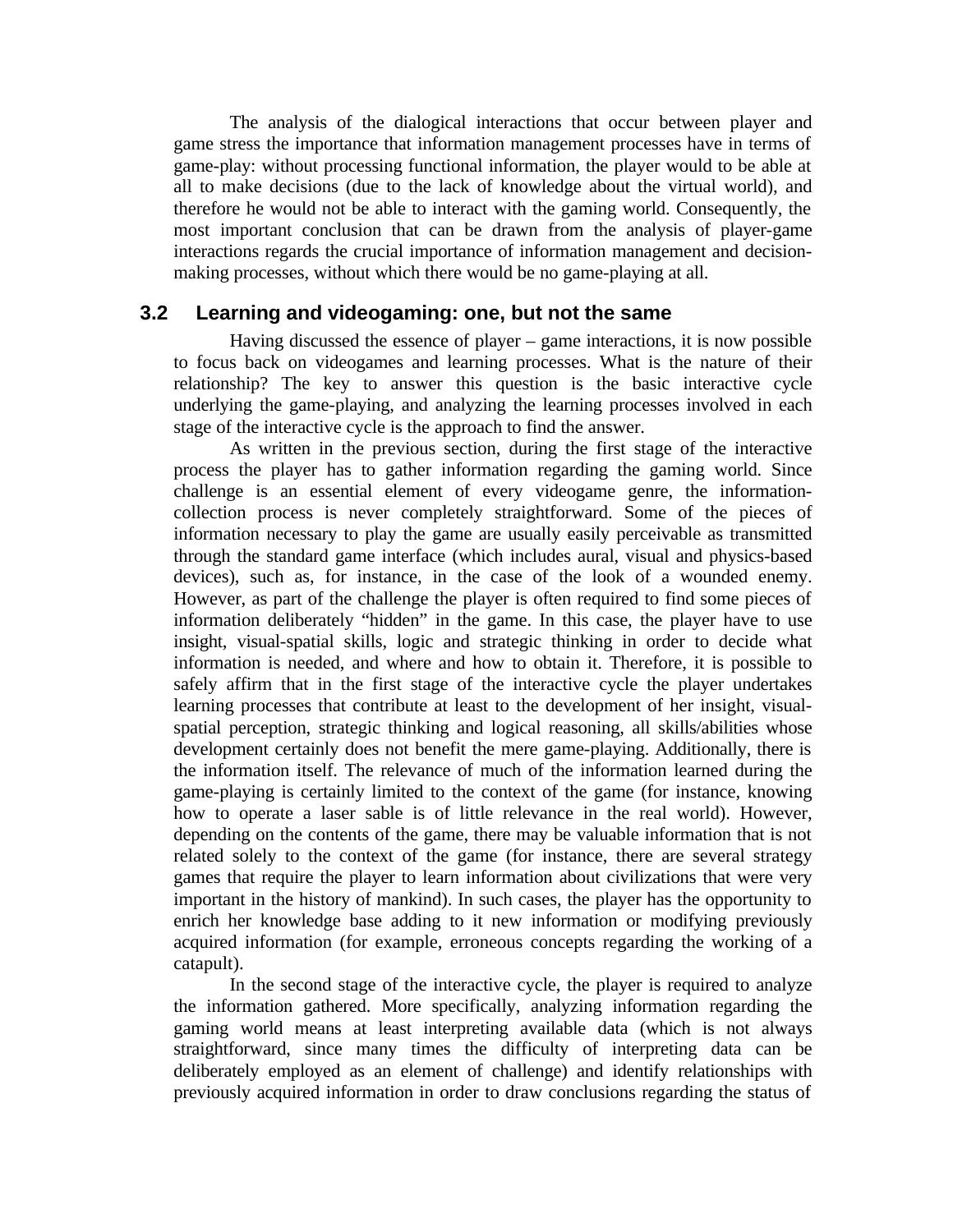the gaming world (as, for instance, when in a war-game the player has to forecast the behavior of her opponents based on the information gathered by scout units during the whole game-playing). Therefore, the information-analysis stage is clearly an excellent opportunity to develop analytical capabilities part of reasoning processes whose importance is not limited to the context of the game (as, for instance, in the case of relational analysis).

The third stage of the interactive cycle is characterized by the need of making decisions. In this stage, the player has already gathered and analyzed all the information that she considers necessary to "make the next move", has drawn all her conclusions about the status of the virtual world, and consequently she faces the task of deciding what to do. In this context, strategic thinking is very probably the most important talent required. In videogames very few decisions are made based on the certainty of their outcome, and usually the player decides based on her belief of how the results of her course of action will affect her struggle to achieve the goals of the game, and based on the resources available and needed to act. Therefore, making decisions usually imply managing risks and resources, which in turn stresses the importance of strategic thinking, and how the decision-making stage is an ideal context to develop it. Additionally, decisions are never free: as mentioned in the previous section, every game as rules, and whatever the player wishes to do, she will always be subject to the rules. Therefore, known rules are always considered as a fundamental element to make decisions. Furthermore, unknown rules may be a good teacher to refine strategic thinking, once the player analyzes a strategy that did not lead to the expected outcome, and determines why and how the unknown rules (and eventually other unexpected events) determined the failure of her strategy.

Finally, there comes the action time. Once made the decisions, the player has to exert control over her token in order to interact with the gaming world. Controlling the token the most important (if not the only) task that the player has to perform during this phase, and it implies using an input interface (for example, a combination of keyboard and mouse in a computer game, or joystick in console game) in order to "tell" her token how to interact and what to interact with. Consequently, psychomotor skills are crucial in this stage, and the pace of the game determine how seriously they are put on trial (for instance, in fast-paced action games the need of excellent psychomotor skills is crucial to achieve a good performance, while in a chess game the demand in terms of psychomotor skills is usually limited to point-and-click sequences that can be performed without serious time constraints). Hence, the fourth and last stage of the interactive cycle is certainly relevant in terms of psychomotor development of the player, but that is not all. Since the outcome of any decision cannot be seen until the decision becomes action, the action stage provides the player with the feedback necessary to understand whether her decisions were right or wrong, and therefore it has to be considered a fundamental part of trial-and-error processes that lead the player to refine her skills/abilities and allow her to improve her mastery of the game.

In order to recapitulate, the analysis of the learning processes embedded in each stage of the interactive cycle that underlies the game-playing leads to conclude that such processes contribute to the development of the player at least in terms of: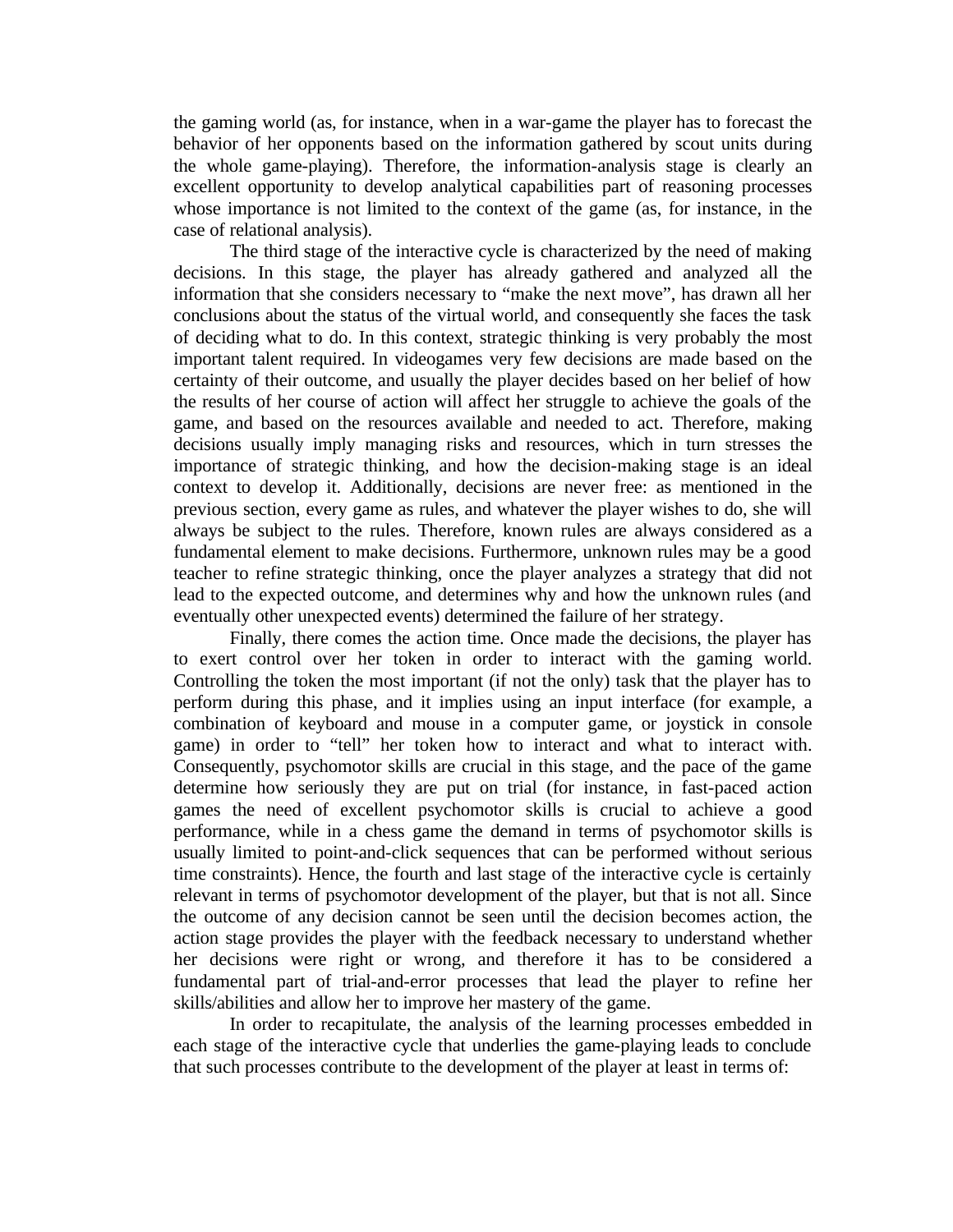- 1) Analytical capabilities.
- 2) Strategic thinking, insight and logical reasoning.
- 3) Psychomotor skills.
- 4) Enrichment of the players' knowledge base (both through the acquisition of new information, or the modification of previously acquired data.

Furthermore, it is important not to forget the issue of moral values (and even anti-values). Videogames have a potential to transmit issues related to moral values (such as the traditional topic of the supremacy of good against evil) at least as good as other entertainment forms' (such as books and movies). However, this work will not enter in details regarding values and videogames, since I consider that the topic deserves an extensive and accurate analysis that transcends the scope of this paper.

In conclusion, the bottom-line that can be drawn from all the aforesaid is that not only videogames may contribute to the development of the players, through the learning processes embedded in the playing activity, but that learning is actually required in order to play, since there is no stage of the basic interactive cycle that does not require developing or practicing some of the player's skills/abilities. Moreover, videogames benefit the development of the individual through contexts that, through the use of virtual environment, allow the player to experiment situations that the player would have no access to through any other means (remember that although traditional means such as movies and books have a great potential to render fictional environment, they lack the gift of interactivity, which determines the unicity and most of the power of the videogaming experience), and to do that in an environment absolutely free of functional pressures and negative consequences (to understand the importance of this, just imagine the difference between using a flight simulator and trying to fly an airplane without proper training).

The last important thing that must be stressed is that the conclusions regarding learning processes and videogames are by no means related to the socalled educational videogames. As a matter of fact, all the analysis that led to the conclusions presented in this section was based on videogames designed with the sole purpose of entertaining, and not as pedagogic tools.

# **4 Current trends in the educational exploitation of videogames**

The previous sections led to the conclusion that, in order to play a videogame, the gamer has to learn things, independent of the specific contents of the game and whether it was designed with educational purposes. In other words, learning is a natural part of videogaming. Now, is this exploited by those who use videogames with educational purposes? Are the formulas currently used to design educational ludic applications the more suitable to exploit the didactic potential of videogames? Addressing such questions means turning the attention to the *edutainment*, since it is the only phenomenon that targets a massive community of users (thus being of great social importance) employing videogames with educational purposes.

Before continuing with the analysis, it is opportune to remark that it will be focused only on products that belong to the edutainment industry and claim to be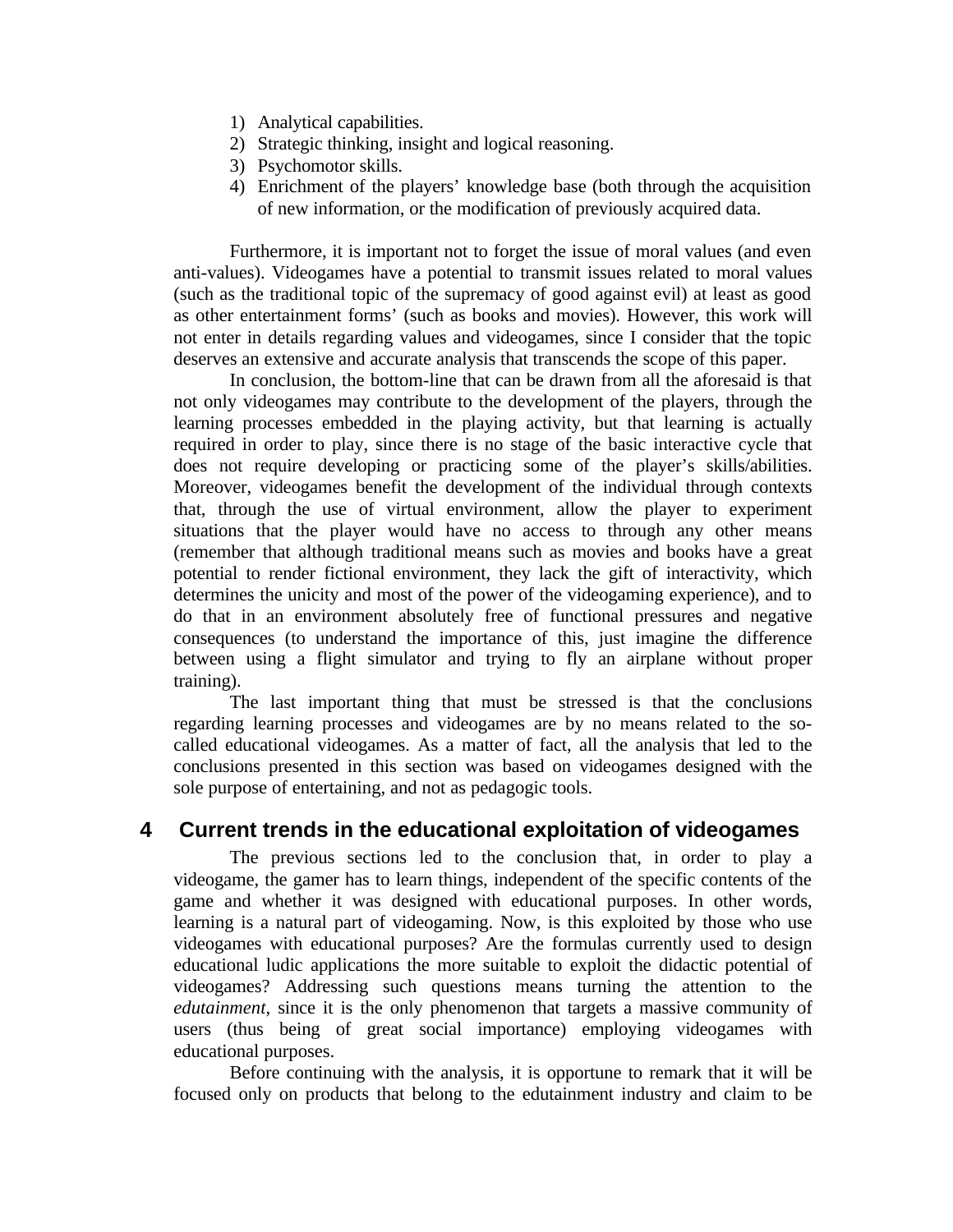videogames (thus, the analysis does not consider the cases of peculiar applications such as the interactive books), since it would be absurd to analyze products that have no pretension of being videogames in order to see whether they exploit characteristics proper of videogames.

What is the edutainment? The concept is derived from a combination of the words "education" and "entertainment", which allows me to safely define the edutainment as the activity of educating while entertaining through the use of amusing computer applications. Why did I not say: "through the use of videogames"? Because most of the products that crowd the educational games market cannot be defined videogames at all since they lack the element of struggle, which deeply compromises the challenge that the player faces during the gameplaying. This situation makes it necessary to analyze what is the relevance of the concept of game in the edutainment industry, and engenders the roots of the underexploitation of the relationships that exist between videogaming and learning processes.

During my latest experience as a game designer, working in an educational project I had a chance to review quite a remarkable amount of edutainment products, and analyzing their characteristics I reached the conclusion that the purpose of teaching specific contents makes the game too often considered a servant of the educational process, which causes the gap (in terms of popularity and richness of learning experiences) existing between educational ludic applications and videogames created merely to entertain. Since the goal of an edutainment application is teaching some carefully selected didactic contents to a group of target users, the impression that you can easily draw from the analysis of many edutainment products is that designers primarily focus on how well the application facilitates the learning tasks. Consequently, the game is considered a mere tool whose purpose is making the learning process easier, ensuring at least that:

- a) The game provides a motivating environment to make learning more amenable to the player;
- b) Whenever possible, the game is used to provide some kind of help to the learner while she is facing cognitive tasks or to provide positive and/or negative reinforcement to increase the effectiveness of the learning process; and
- c) The game does not interfere with the cognitive tasks (meaning that during the learning process the only difficulties faced by the player are those engendered by the learning tasks themselves, without any interference coming from gaming elements).

The last point is clearly related to the role of struggle in videogames, and to why educational games are marked by its absence (or at least a very faint presence). The preoccupation of preventing gaming elements from interfering with the cognitive tasks (sometimes due to the underestimation of players' skills and abilities) creates a barrier between instances of learning and instances of playing that contributes to make the player perceive the cognitive task as an element of disruption in terms of game-playing. And this is just part of the wall created between learning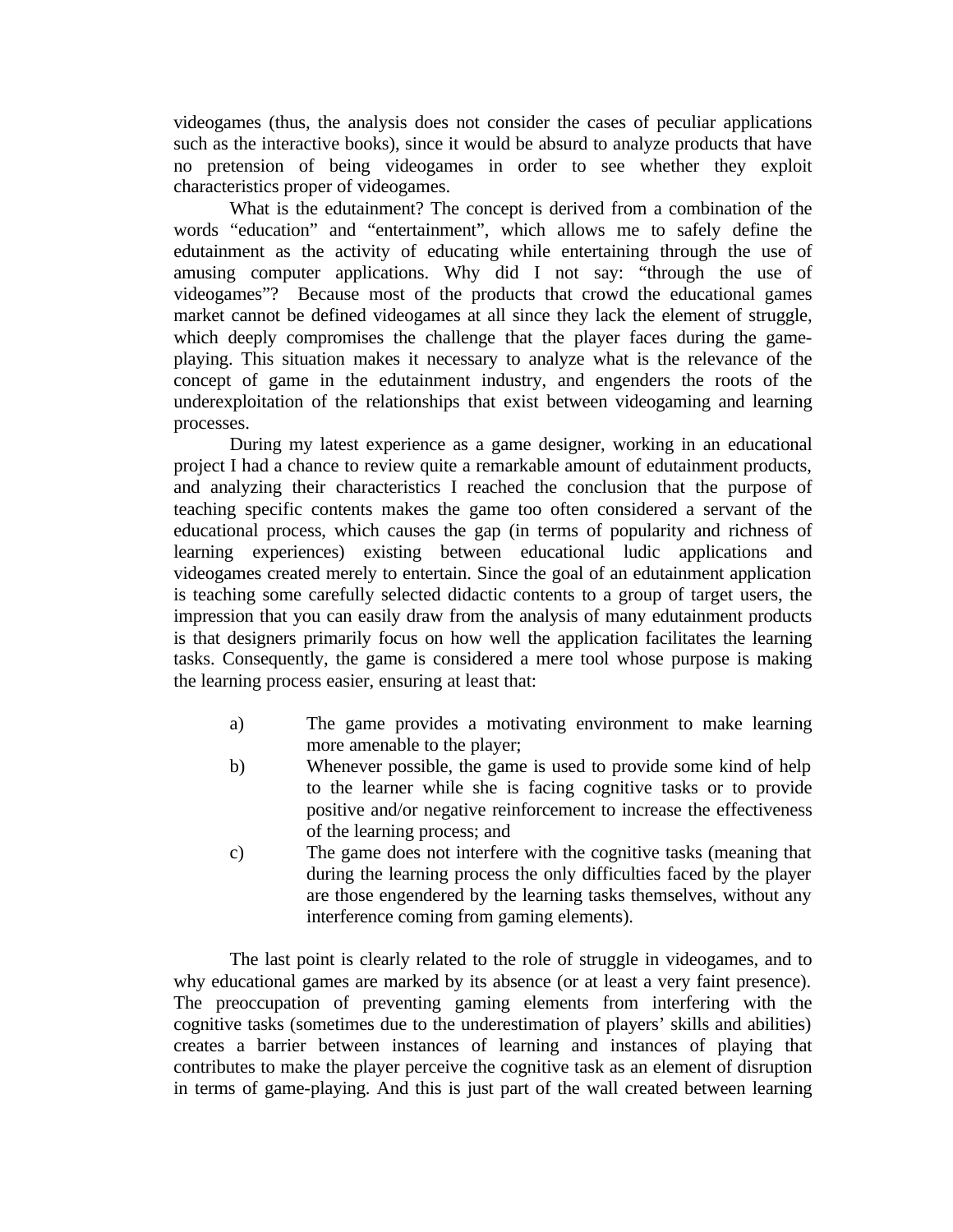and gaming. The conviction that the game has a role ancillary to the learning processes creates an unnatural separation between game-playing and learning which prevents the proper exploitation of the didactic potential of true videogames. In fact, the game is commonly considered nothing but a wrap for the cognitive tasks that must be performed by the player, a wrap that must motivate the gamer and eventually provide amusing means to help the player and provide her with some kind of reinforcement. In other words, the most common picture in the edutainment market is that there is the game and the cognitive task, and usually there is no cohesion between the two, meaning that the cognitive task has little or no contextual relevance in terms of game-play.

The paradox that arises from this situation is that, with the purpose of using a videogame to benefit a learning process, edutainment designer often produce applications that in first place are not videogames at all, and in second place, due to the forced separation between learning and gaming processes, do not take any advantage of all the learning processes naturally embedded in every gaming activity (previously discussed in this work). In fact, it is quite difficult to find edutainment products that give any importance to the basic interactive cycle that underlies the game-playing, and to how it is a natural contributor to the development of the individual. The result is what I call the "going to the groceries store around the corner with a Ferrari" phenomenon: you can certainly do it, and a Ferrari is at least as good as any other car to do the job. But, is buying groceries worth using a Ferrari? Couldn't you do anything better with a car like that? As for videogames and learning processes, in my opinion something better can certainly be done, and that something has much to do with reconsidering the role that the game-playing has in terms of the development of the player.

# **5 Conclusions: edugaming as a new paradigm in educational game design**

All the things discussed this far lead to two important conclusions:

- a) Videogaming is an activity that naturally engenders learning processes that contribute to the development of the player in many areas.
- b) Nowadays the approaches followed to design educational ludic applications are not suitable to fully exploit the potential that videogames offer in terms of learning processes, and moreover lead to the creation of products too often poor in terms of gaming experience (due to the lack of engaging elements of challenge and struggle).

A natural question arises in this context: what can be done to improve the situation? In my opinion, new paradigms in educational game design are needed, and, as mentioned in the previous section, the solution to the problem starts from reconsidering the role that the videogame must have in relation to the learning processes. Videogames must not be considered mere pedagogic tools, ancillary to learning processes, but rather it is necessary to acknowledge their importance as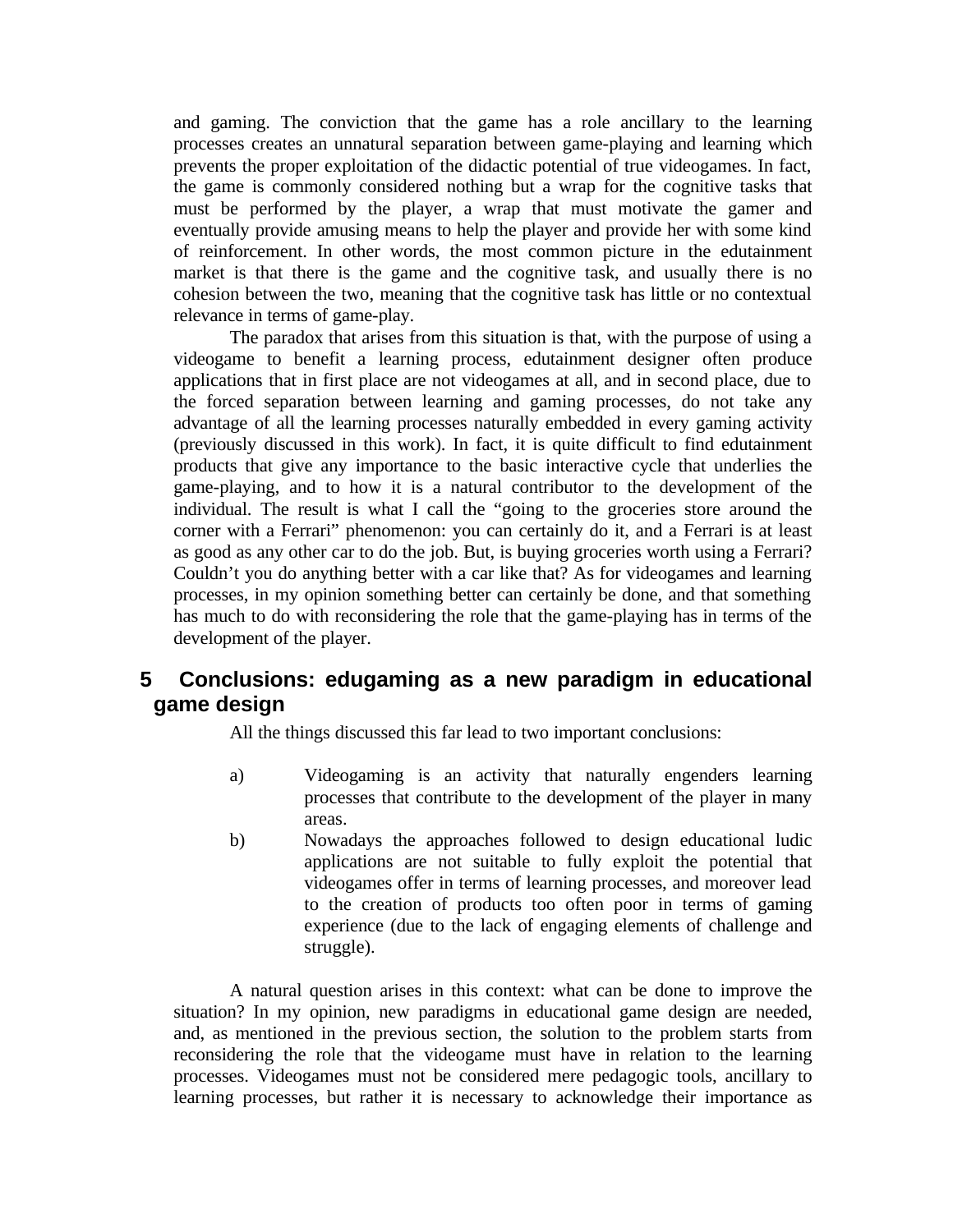phenomena that naturally engender learning activities, without the need of somebody wanting to teach something through them. In this sense, it is in first place important to understand that a virtual gaming environment is per se a learning environment, since it offers conditions free of any functional pressure and negative consequences, and constantly faces the player to situation that engender changes, thus involving her in an experience that demands learning and developing skills and abilities during each instance and repetition of the basic interactive cycle which the game-playing is based on. Consequently, a good approach to create better educational games is not thinking what gaming experience can be the most motivating frame for some specific controlled learning activities, but rather how the to create a virtual environment and a gaming experience in which the contents that we want to teach can be naturally embedded with some contextual relevance in terms of the game-playing. In 1987 Malone and Lepper [Malo87] already proposed a similar concept, underscoring that the greatest educational effectiveness is achieved when cognitive tasks are relevant (and, even more, necessary) to achieve the goal of the game, thus being part of the activities of the game (intrinsic metaphor), as opposed to when the game is nothing but an amusing wrap for didactic contents completely unrelated to the game (extrinsic metaphor). However, their claim must be taken one step further: the contextual relevance of the didactic contents must not be interpreted in terms of how well the cognitive tasks contribute to the achievement of the goals of the game, since this is not the only case in which players consider that there is cohesion between game-play and cognitive tasks. Rather, learning tasks must be contextual to the game in the sense that they must be perceived by the player as a true element of the gameplay. To make this concept even clearer, let us consider a quite famous noneducational example: NINTENDO's SUPER MARIO BROS. In the game, the player has to control Mario (who is perhaps the most famous plumber in the world) to help him make his way in a world populated of fictional creatures such as giant turtles and mushrooms. Winning the game simply means reaching the end of huge scenarios overcoming the opposition of antagonists. However, scattered through every scenario there are bricks that float in the air and which often hide coins that allow to increase the score of the match, or power-ups that enhances Mario's properties (for instance granting him an increased resistance against opponents' attacks). Do the player have to open the bricks in order to win the game? No. Are the bricks disruptive in terms of game-play? Neither. Quite the opposite, actually. They are perceived as an element of fun since their design is consistent with the rest of the virtual world, and since they have some relevance in terms of game-play (even when they merely increase the score of the player). Instead of hiding coins, those bricks could be hiding anything else, for instance letters or numbers, and they would still perceived as part of the game-play.

Now, one final important question: is all that I have written about this alternative way to design educational games mere speculation? In other words, does the proposed approach really work? I applied the principles discussed this far to design and produce six Game-Boy games which where actually tested in classrooms with a significant group of players (approximately 300 children aged between 6 and 8) supervised by their ordinary teachers. I had the opportunity to directly appreciate the reactions of player through methodical observations conducted during the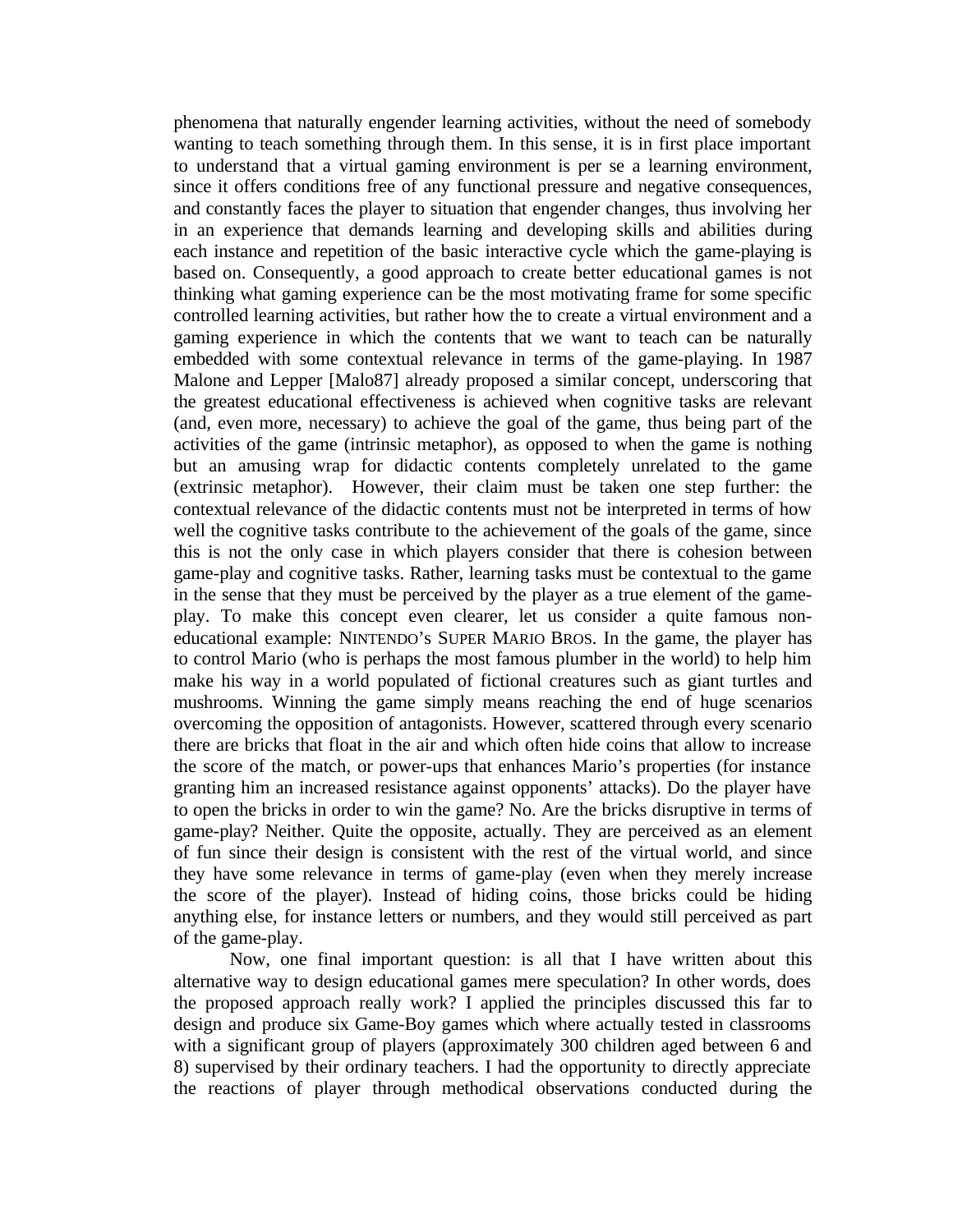gaming sessions, and I could see what I hoped to see: gamers playing true videogames, and learning things just because the games required them to. To my knowledge, no children ever complained about having to perform boring cognitive tasks that disrupted her game-playing, and all the difficulties, all the struggle that they had to face (even the obstacles represented by the difficulty of the cognitive tasks themselves) were perceived as part of the game, and therefore accepted as an element of challenge. Furthermore, it was very interesting to see how the supervisors, besides making obvious comments regarding how well the games served to teach the didactic contents deliberately embedded in the games, spontaneously reported a development of the children in areas not directly related to the contents the games were supposed to teach (for instance, they explicitly mentioned general improvements in terms of discipline, concentration and eagerness to understand technologic issues related to the games they were playing). This was in my opinion the practical proof that the contribution of real videogames really goes far beyond the learning processes directly related with deliberately embedded didactic contents.

Finally, it is proper to underscore that the alternative design approach discussed until now has a name, and the name is *edugaming*, a word which I derived from merging "education" and "gaming" and definable as the activity of educating exploiting the learning processes implicit in every gaming activity. I chose the word edugaming to stress the importance of the fact that educational ludic applications should not have the sole goal of educating while entertaining the learner, and that the learning processes must not be framed by an entertaining activity, but rather embedded in a genuine gaming activity, with no unnatural barrier separating learning from gaming.

### **6 References**

- [Beac45] Beach, F. A. (1945). Current concepts of play in animals. In American. Naturalist, No. 79.
- [Berl50] Berlyne, D.E. (1950). Novelty and curiosity as determiners of exploratory behavior. In Br. J. Med. Psychol., No. 41.
- [Brun72] Bruner, J. S. (1972). Nature and uses of immaturity. American Psychologist, Vol. 27, No. 8, August 1972. In Bruner, J. S., Jolly, A., Sylva, K. (Ed.) (1976). Play. Its role in development and evolution. New York: Penguin Books.
- [Brun76a] Bruner, J. S., Sherwood, V. (1976). Peekaboo and the learning of the rule structures. In Bruner, J. S., Jolly, A., Sylva, K. (Ed.) (1976). Play. Its role in development and evolution. New York: Penguin Books.
- [Brun76] Bruner, J. S., Jolly, A., Sylva, K. (Ed.) (1976). Play. Its role in development and evolution. New York: Penguin Books.
- [Cost94] Costikyan, G. (1994). I Have No Words & I Must Design. In Interactive Fantasy, No. 2.
- [Craw82] Crawford, C. (1982). The Art of Computer Game Design. [WWW document]. Available Internet http://www.erasmatazz.com.
- [Hutt66] Hutt, C. (1966). Exploration and play in children. Symposia of the Zoological Society of London, No. 18, 1966. In Bruner, J. S., Jolly, A., Sylva, K. (Eds.) (1976). Play. Its role in development and evolution. New York: Penguin Books.
- [Malo87] Lepper, M. R., Malone, T. W. (1987). Intrinsic motivation and instructional effectiveness in computer based education. Hillsdale, N. J.: Earlbaum.
- [Rina98] Rinaldi, B. IDSA Reveals Survey Numbers. In E3 Show Daily, May 1998.